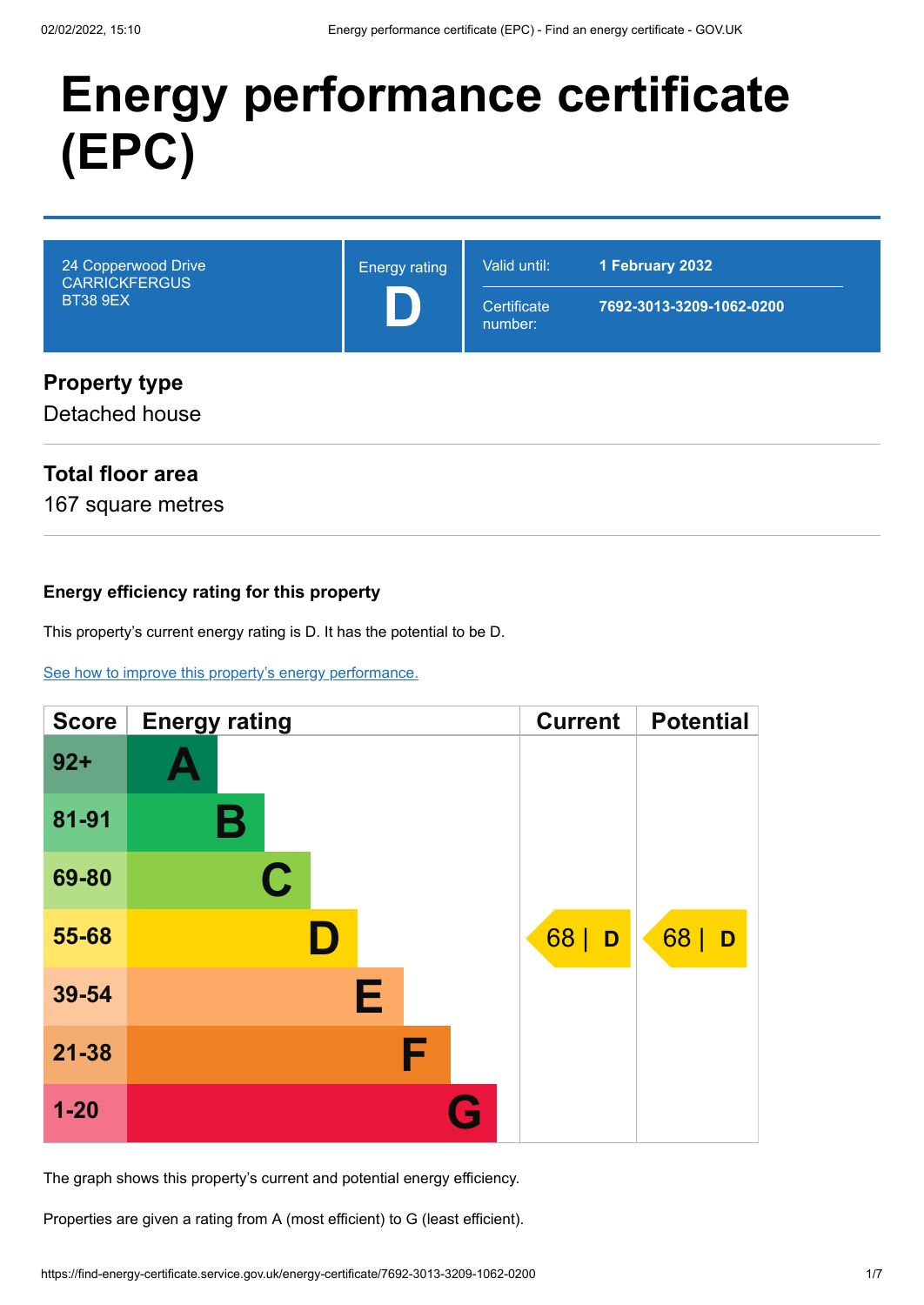For properties in Northern Ireland:

- $\bullet$  the average energy rating is D
- the average energy score is 60

#### **Breakdown of property's energy performance**

This section shows the energy performance for features of this property. The assessment does not consider the condition of a feature and how well it is working.

Each feature is assessed as one of the following:

- very good (most efficient)
- good
- average
- poor
- very poor (least efficient)  $\bullet$

When the description says "assumed", it means that the feature could not be inspected and an assumption has been made based on the property's age and type.

| <b>Feature</b>       | <b>Description</b>                          | Rating    |
|----------------------|---------------------------------------------|-----------|
| Wall                 | Cavity wall, as built, insulated (assumed)  | Good      |
| Roof                 | Pitched, 150 mm loft insulation             | Good      |
| Roof                 | Roof room(s), ceiling insulated             | Good      |
| Window               | Fully double glazed                         | Good      |
| Main heating         | Boiler and radiators, oil                   | Average   |
| Main heating control | Programmer, room thermostat and TRVs        | Good      |
| Hot water            | From main system                            | Average   |
| Lighting             | Low energy lighting in 71% of fixed outlets | Very good |
| Floor                | Solid, limited insulation (assumed)         | N/A       |
| Floor                | Solid, insulated (assumed)                  | N/A       |
| Secondary heating    | Room heaters, dual fuel (mineral and wood)  | N/A       |

# **Primary energy use**

The primary energy use for this property per year is 153 kilowatt hours per square metre (kWh/m2).

What is primary energy use?

#### **Environmental impact of this property**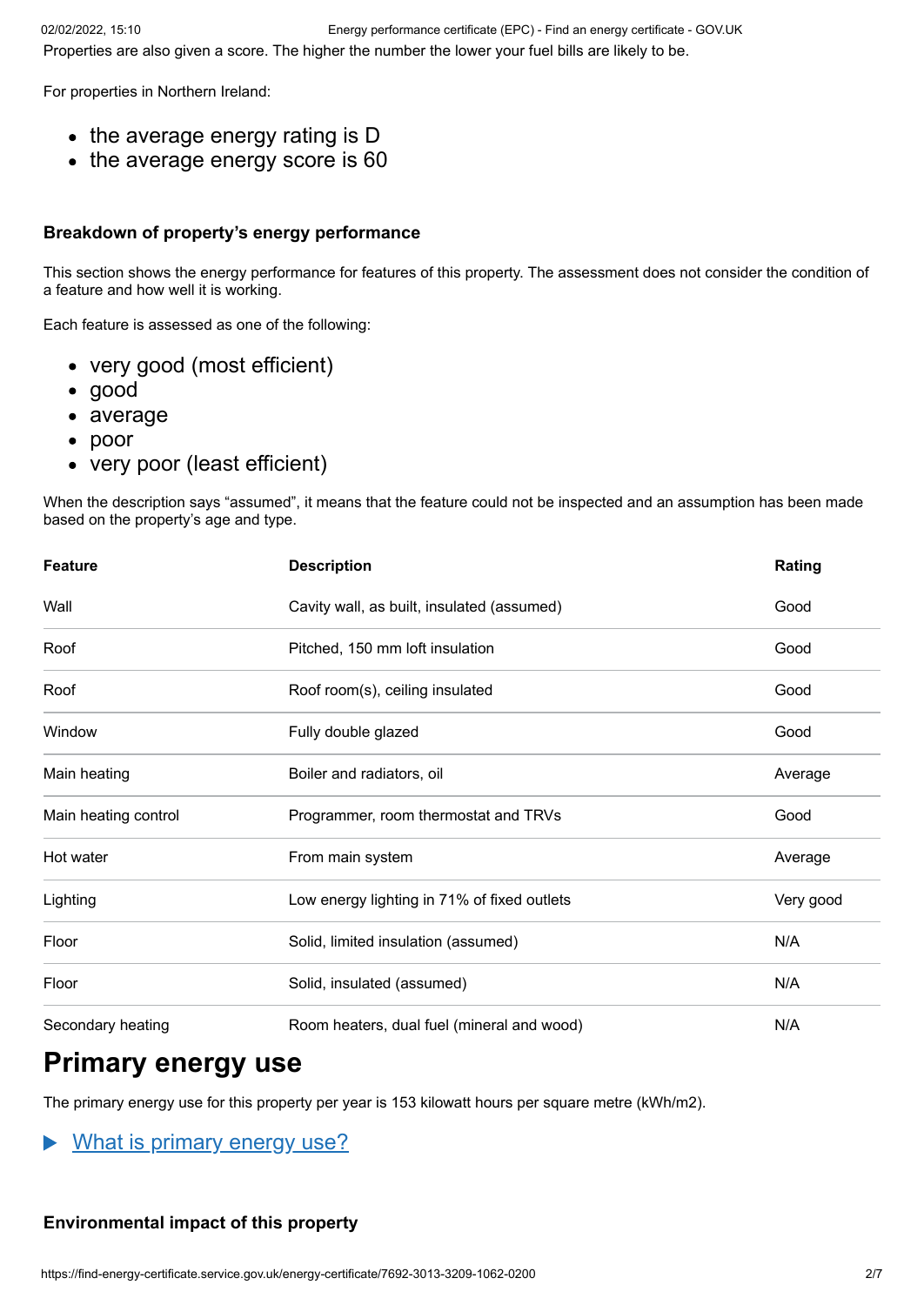02/02/2022, 15:10 Energy performance certificate (EPC) - Find an energy certificate - GOV.UK

This property's current environmental impact rating is D. It has the potential to be D.

Properties are rated in a scale from A to G based on how much carbon dioxide (CO2) they produce.

Properties with an A rating produce less CO2 than G rated properties.

### **An average household produces**

6 tonnes of CO2

# **This property produces**

6.5 tonnes of CO2

# **This property's potential production**

6.4 tonnes of CO2

By making the [recommended changes](#page-3-0), you could reduce this property's CO2 emissions by 0.1 tonnes per year. This will help to protect the environment.

Environmental impact ratings are based on assumptions about average occupancy and energy use. They may not reflect how energy is consumed by the people living at the property.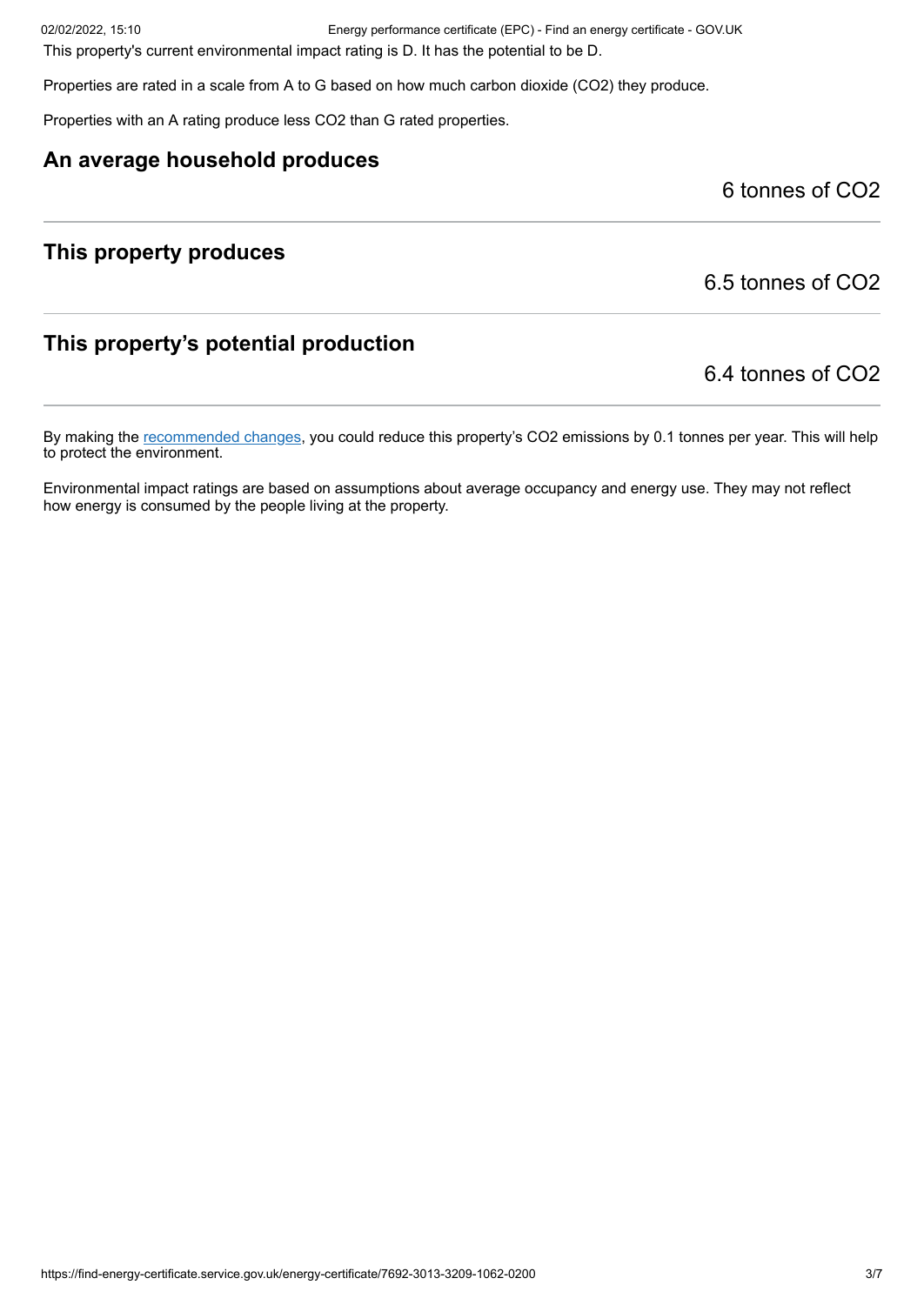#### <span id="page-3-0"></span>**How to improve this property's energy performance**

Making any of the recommended changes will improve this property's energy efficiency.

Potential energy rating **D** If you make all of the recommended changes, this will improve the property's energy rating and score from D (68) to D (68). **Recommendation 1: Low energy lighting** Low energy lighting **Typical installation cost** £30 **Typical yearly saving** £28 **Potential rating after carrying out recommendation 1** 68 | D **Recommendation 2: Solar water heating** Solar water heating **Typical installation cost** £4,000 - £6,000 **Typical yearly saving** £46 **Potential rating after carrying out recommendations 1 and 2** 70 | C What is an energy rating?

# **Recommendation 3: Solar photovoltaic panels, 2.5 kWp**

Solar photovoltaic panels

# **Typical installation cost**

£3,500 - £5,500

# **Typical yearly saving**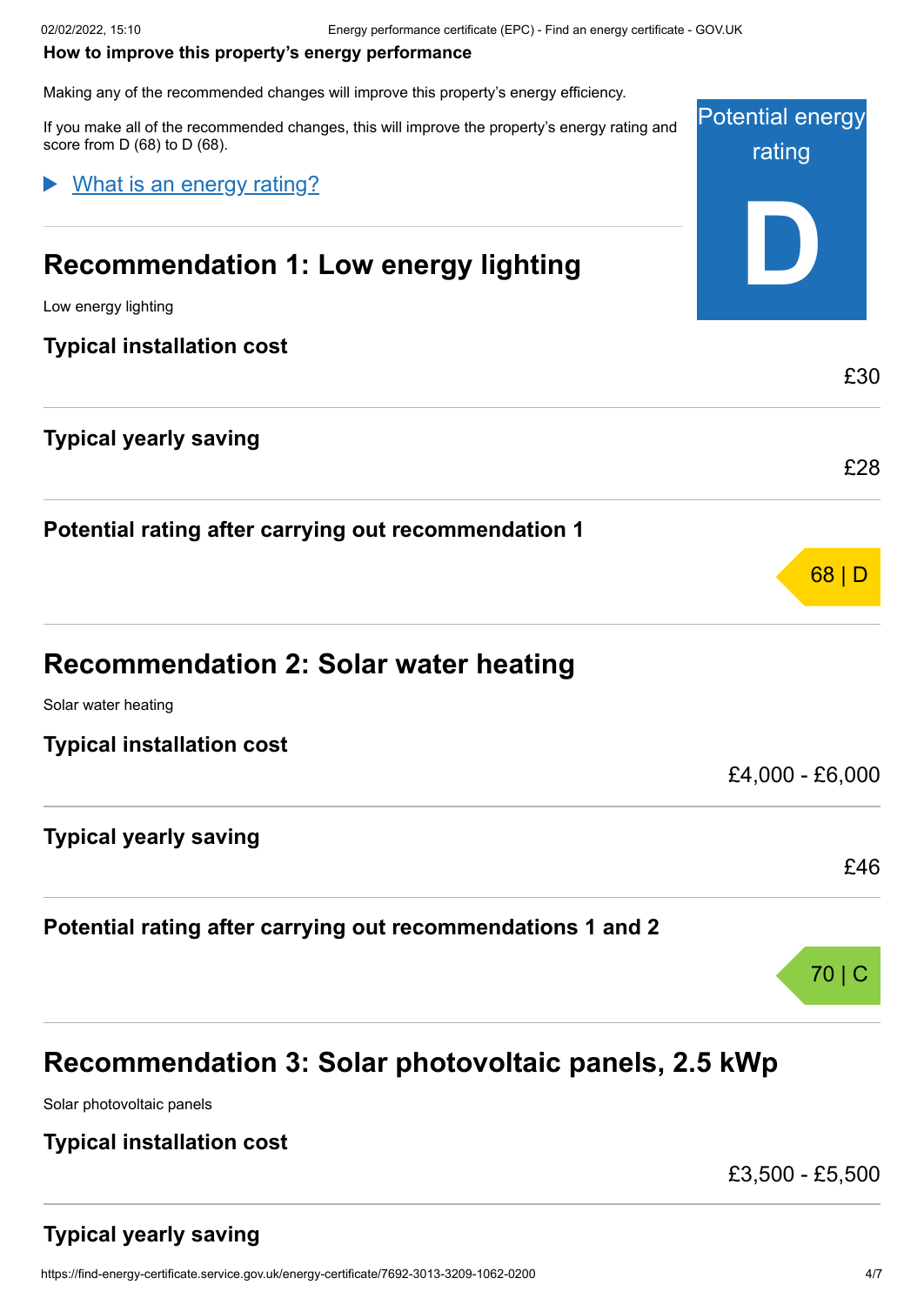# **Potential rating after carrying out recommendations 1 to 3**



# **Paying for energy improvements**

[Find energy grants and ways to save energy in your home.](https://www.gov.uk/improve-energy-efficiency) (https://www.gov.uk/improve-energy-efficiency)

**Estimated energy use and potential savings**

# **Estimated yearly energy cost for this property**

£1047

£28

# **Potential saving**

The estimated cost shows how much the average household would spend in this property for heating, lighting and hot water. It is not based on how energy is used by the people living at the property.

The estimated saving is based on making all of the recommendations in [how to improve this property's energy performance.](#page-3-0)

# **Heating use in this property**

Heating a property usually makes up the majority of energy costs.

# **Potential energy savings by installing insulation**

The assessor did not find any opportunities to save energy by installing insulation in this property.

#### **Contacting the assessor and accreditation scheme**

This EPC was created by a qualified energy assessor.

If you are unhappy about your property's energy assessment or certificate, you can complain to the assessor directly.

If you are still unhappy after contacting the assessor, you should contact the assessor's accreditation scheme.

Accreditation schemes are appointed by the government to ensure that assessors are qualified to carry out EPC assessments.

# **Assessor contact details**

# **Assessor's name**

Nicholas White

# **Telephone**